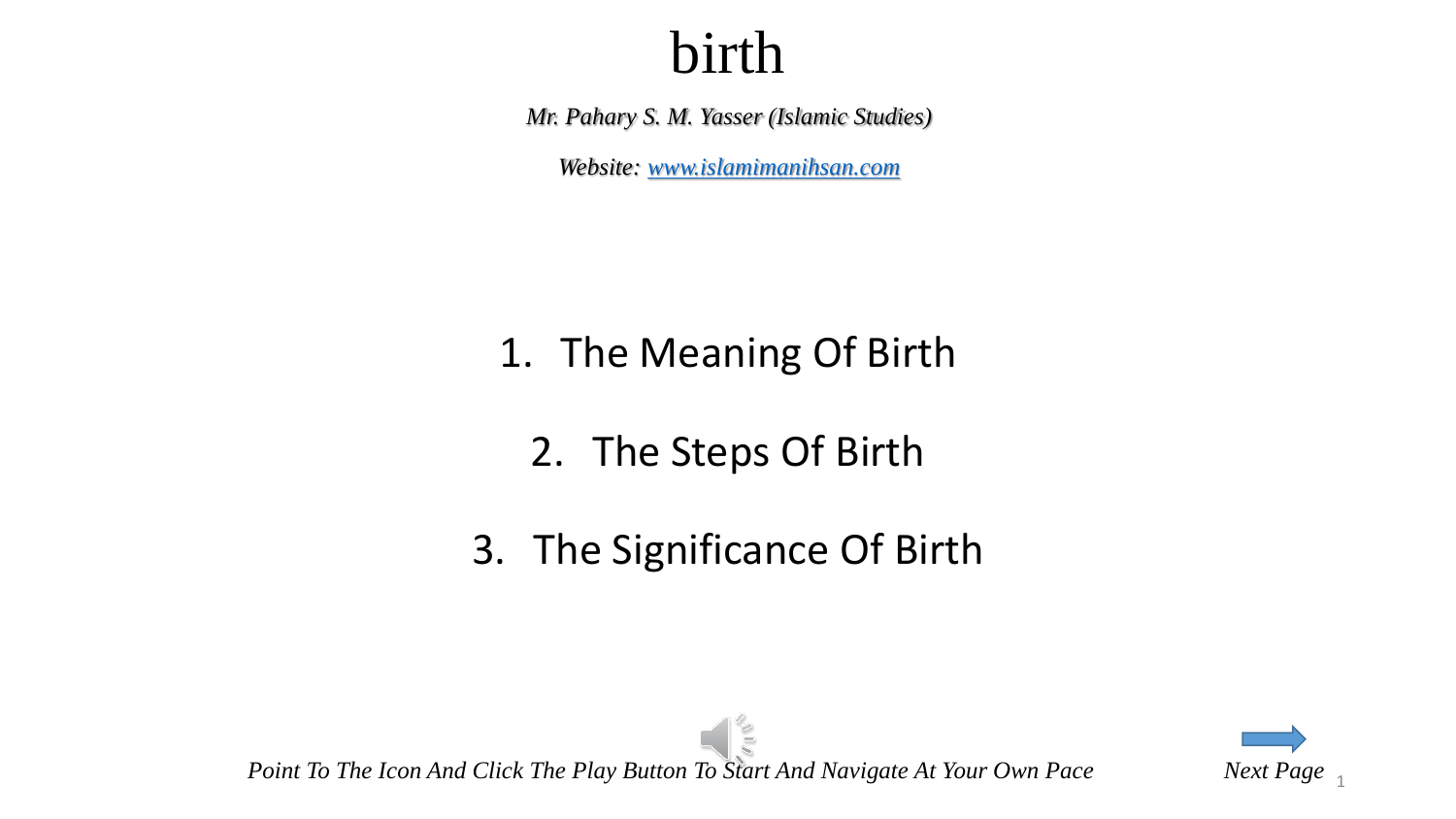*Mr. Pahary S. M. Yasser (Islamic Studies)*

*Website: [www.islamimanihsan.com](http://www.islamimanihsan.com/)*



*Previous Page Point To The Icon And Click The Play Button To Start And Navigate At Your Own Pace Next Page* 2

 $\frac{1}{2}$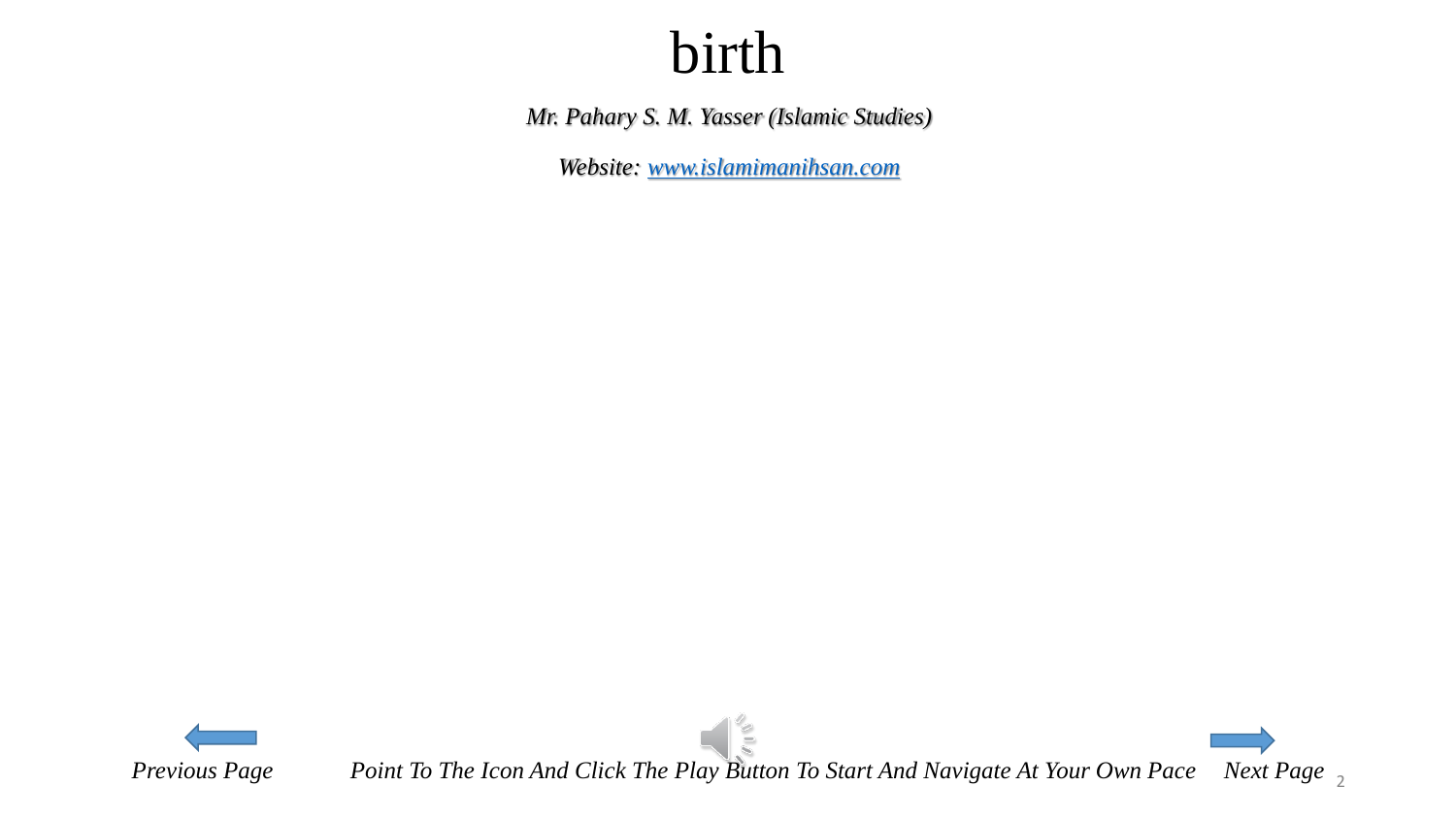*Mr. Pahary S. M. Yasser (Islamic Studies)*

*Website: [www.islamimanihsan.com](http://www.islamimanihsan.com/)*

Ka'b Bin Ujrah Said That The Prophet (S) Said …There Is No Flesh Raised That Develops From The Unlawful Except That The Fire Is More Appropriate For It. (Children Will Be Influenced By The Deeds Of The Parents)

'Ubaidullah Bin Abi Rafi': That His Father Said: "I Saw The Messenger Of Allah (S) Say The Adhan In The Ear Of Al-hasan Bin 'Ali - When He Was Born To Fatimah - The Adhan Of Salat."

- (Bukhariy 5469) Asma' Bint Abu Bakr: I Conceived `Abdullah Bin Azzubair At Mecca And Went Out (Of Mecca) While I Was About To Give Birth. I Came To Medina And Encamped At Quba', And Gave Birth At Quba'. Then I Brought The Child To Allah's Messenger (S) And Placed It (On His Lap). He Asked For A Date, Chewed It, And Put His Saliva In The Mouth Of The Child. So The First Thing To Enter Its Stomach Was The Saliva Of Allah's Messenger (S) ….
- ( Bukhariy 5467) Abu Musa: A Son Was Born To Me And I Took Him To The Prophet (S) Who Named Him Ibrahim, Did Tahnik For Him With A Date, Invoked Allah To Bless Him And Returned Him To Me



*Previous Page Point To The Icon And Click The Play Button To Start And Navigate At Your Own Pace Next Page*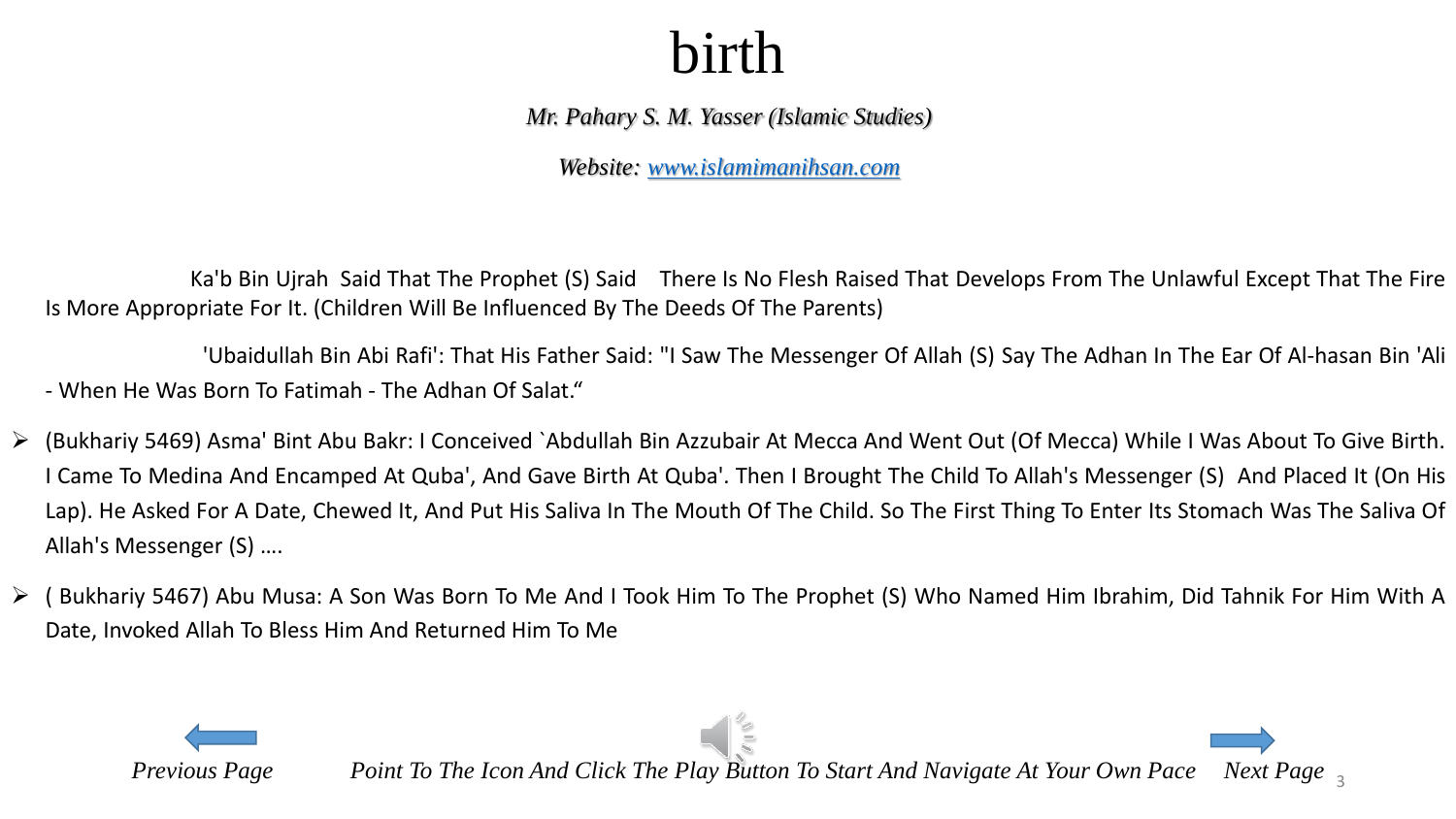*Mr. Pahary S. M. Yasser (Islamic Studies)*

*Website: [www.islamimanihsan.com](http://www.islamimanihsan.com/)*

- (Nasa'i 4220) Samurh Bin Jundab That The Messenger Of Allah Said: "Every Boy Is In Pledge For His 'Aqiqah, So Slaughter (The Animal) For Him On The Seventh Day, And Shave His Head, And A Name"
- (Nasa'i 4212) 'Amr Bin Shuaib, From His Father, That His Grandfather Said: "The Messenger Of Allah Was Asked About The 'Aqiqah And He Said: …'Whoever Wants To Offer A Sacrifice For His Child, Let Him Do So, For A Boy; Two Sheep, Mukafaatan, (Of Equal Age), And For A Girl, One.'

The Bones Are Broken And The Family Eat The Meat And Give Some Of It Away As Sadaqa

'Ali Bin Al-husain: That Ali Bin Abi Talib Said: "The Messenger Of Allah (S) Had The 'Aqiqah For Al-hasan With One Sheep, And Said: 'O Fatimah! Shave His Head And Give The Weight Of His Hair In Silver As Charity.'" He Said: "So I Weighed It, And It Was The Weight Of A Dirham Or A Bit Of A Dirham."

- (Bukhariy 5889) Abu Huraira: Allah's Messenger (S) Said, "Five Practices Are Characteristics Of The Fitra: Circumcision …..
- $\ge$  (2: 233) Mothers Shall Suckle Their Children For Two Whole Years; (That Is) For Those Who Wish To Complete The Suckling. The Duty Of Feeding And Clothing Nursing Mothers In A Seemly Manner Is Upon The Father Of The Child …



*Previous Page Point To The Icon And Click The Play Button To Start And Navigate At Your Own Pace Next Page*